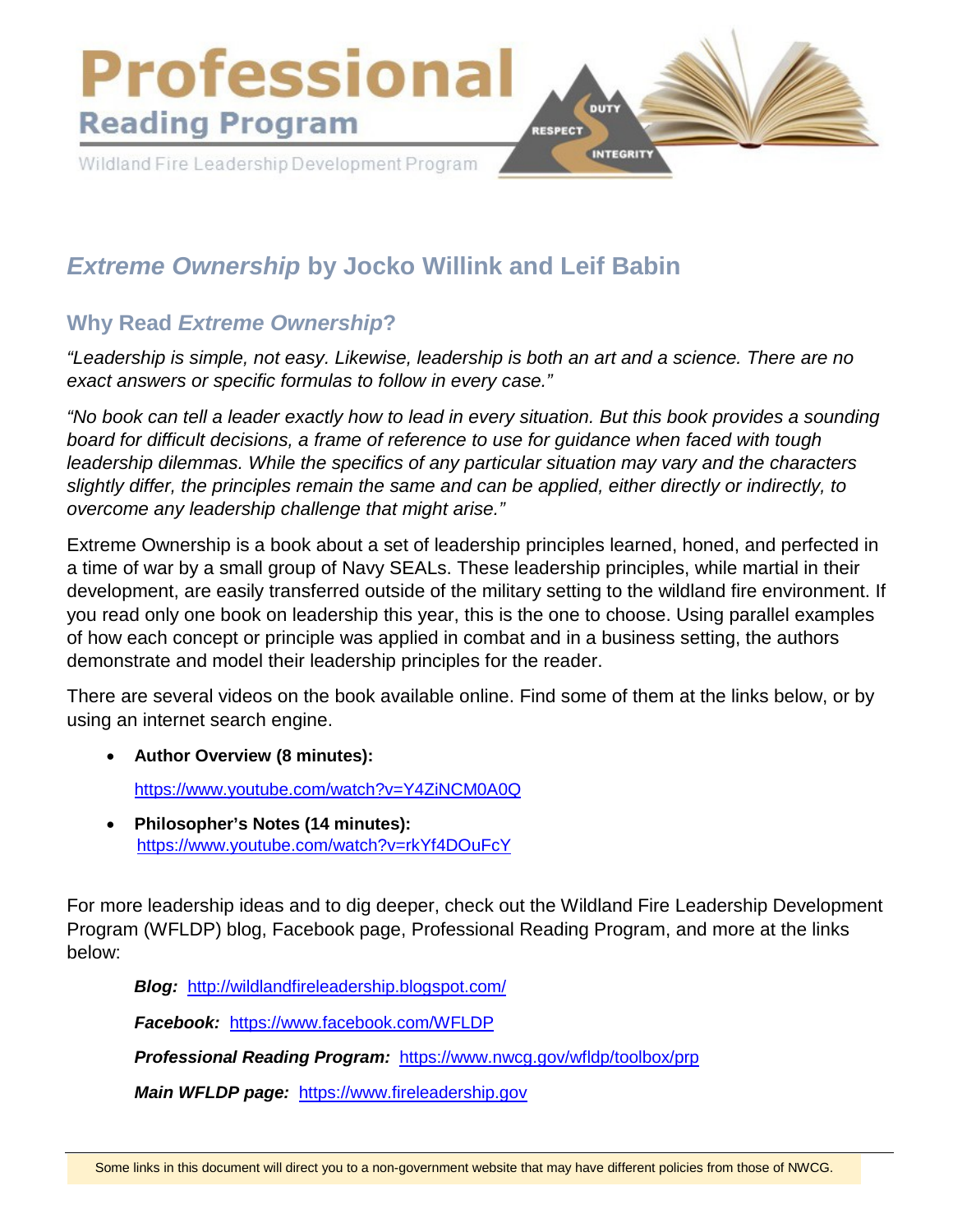# *Extreme Ownership* **Discussion Questions**

#### **Chapter One: Extreme Ownership**

What does the phrase "Extreme Ownership" mean to you? What obstacles are there to taking ownership of failures and mistakes in your organization and situation? How do you go about looking for the real, unbiased truth in your leadership situation? What are some tools we use in the fire service to learn from our failures, mistakes, and close calls?

#### **Chapter Two: No Bad Teams, Only Bad Leaders**

Do you agree or disagree with the conclusions the authors reach about teams? Have you seen good teams with bad leaders? How about bad teams with good leaders? Do you think "bad" teams exist? Why or why not? What do you think about the idea of "it's not what you preach, but what you tolerate?"

#### **Chapter Three: Believe**

If you're a follower, how can you prompt a leader to help you figure out the "why" of a task or assignment? If you're a leader, how can you check to ensure you've successfully explained the "why" to your followers? How is it courageous to ask why? What are the benefits of asking why? What are the drawback of not asking?

### **Chapter Four: Check the Ego**

What are some ways you've seen ego become a problem in you experience? What are some ways you can "check the ego" in your organization? How does controlling ego fit into the concept of Extreme Ownership?

#### **Chapter Five: Cover and Move**

What are some situations where you've had to choose the "least bad" option? What are some drawbacks of not coordinating with those around you in the fireline setting? Have you seen situations where teams didn't "cover and move" in your organization? How would try to improve those situations after reading this chapter?

#### **Chapter Six: Simple**

What are some tools fireline leaders can use to keep things simple? How can keeping things simple allow us to more effectively deal with complexity? How do you keep things simple as technology, interagency operations, the wildland-urban interface, and policies/regulations seem to continuously make things more complex?

#### **Chapter Seven: Prioritize and Execute**

How do you personally set priorities in the field? How can you ensure that you're tracking the "right" priorities in a high-stress, time-critical situation? What are some examples of setting priorities and executing in a wildland fire setting?